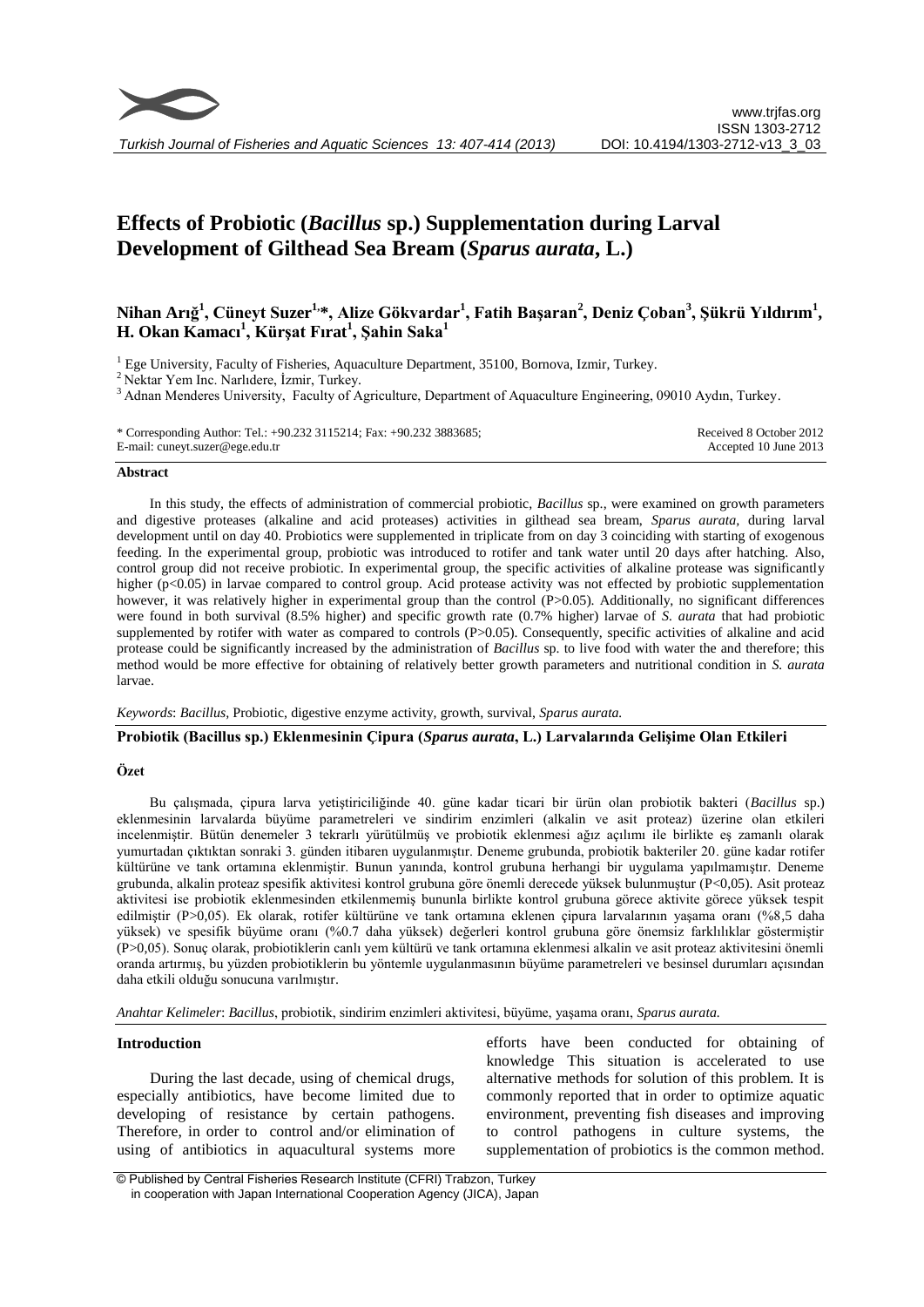Probiotics have been identified as live microorganisms colonized in the intestine and/or animal originated microbial supplements could be effected fish health by improving the intestinal microbial balance. (Gatesoupe, 1999, 2007; Verschuere *et al.*, 2000; Balcázar *et al.*, 2006; Wang *et al.*, 2008; Dimitroglou *et al.*, 2011). Nowadays, probiotics in aquaculture has being commonly supplemented for controlling of disease and also rising up of feeding and husbandry parameters. As determined by several authors, *Bacillus* species bacteria are widely used as a probiotic bacteria in aquatic animal nutrition such as *Bacillus cereus, B. toyoi, B. licheniformis and B. subtilis* (Balcázar *et al.*, 2006; Ziaei-Nejad *et al.*, 2006; Wen-Ying *et al.*, 2010; Avella *et al.*, 2010; Jafaryan *et al.*, 2011; Wu *et al.*, 2012; Mohapatra *et al.*, 2012). The useful effects of these probiotics as a nutrient supplementary additive include relatively higher rates of growth feed efficiency, and also prevention of intestinal disorders and pre digestion of anti-nutritional factors present in the ingredients. Also, recent studies focused on probiotics are mainly related with resistance to some aquatic pathogens such as *Vibrio* sp. (Villamil *et al.*, 2003; Planas *et al.*, 2006), *Amyloodinium ocellatum* (Li *et al.*, 2005), *Carnobacterium* sp. (Robertson *et al.*, 2000), and microbial monitoring but some studies especially aimed on growth performance, feeding parameters, and also increase of feed efficiency with enzymatic activity in fish. Increasing efforts and interests for description of possible use of probiotics in both marine fish species such as summer flounder, *Paralichthys dentatus,* (Eddy and Jones, 2002) common dentex, *Dentex dentex,* (Hidalgo *et al.*, 2006) and Japanese flounder, *Paralichthys olivaceus,*  (Taoka *et al.*, 2006) and freshwater teleosts such as rohu, *Labeo rohita* (Ghosh *et al.*, 2003), the Chinese carps, *Hypophthalmichthys molitrix* and *Ctenopharyngodon idella*, common carp, *Cyprinus carpio*, tilapia, *Oreochromis mossambica*, walking catfish, *Clarias batrachus*, the murrel, *Channa punctatus,* (Bairagi *et al.*, 2002), rainbow trout, *Oncorhynchus mykiss* (Panigrahi *et al.*, 2005), and Nile tilapia *Oreochromis niloticus* (El-Haroun *et al.*, 2006).

More studies have been focused that probiotics has been widely using for increasing both feed conversion ratio and efficiency and also digestive enzyme activities. However, little studies have been carried out based on growth performances and digestive enzyme activities to incorporate probiotics effects in marine fish cultured species *S. aurata* (Salinas *et al.*, 2005, 2006; Díaz–Rosales *et al.*, 2006; Suzer *et al.*, 2008; Avella *et al.*, 2010) freshwater carp species *Cyprinus carpio* (Wang and Xu, 2006) and *Ctenopharyngodon idella*, (Wu *et al.*, 2012) and also shrimp *Penaeus vannamei,* (Wang, 2007; Zhou *et al.*, 2009) Also, beneficial effects of probiotics are well known in aquaculture, there is limited information about influence of *Bacillus* sp. probiotics on digestive

enzyme activities in gilthead sea bream (*S. aurata*), which is one of the most valuable and economic species cultured in Mediterranean aquaculture. The aim of this study is to investigate using of *Bacillus* sp. and their mix, as probiotics supplements by live food for gilthead sea bream (*S. aurata*), until 40 days after hatching (DAH) during the larval development.

# **Materials and Methods**

# **Larval Rearing**

Larviculture was conducted in green water recirculated system in triplicate and larvae were stocked 80 ind. $l<sup>-1</sup>$  densities at 10 m<sup>3</sup> cylindrical tanks and also larval rearing parameters and protocols were carried out according to Suzer et al. (2008). Physiochemical parameters of sea water such as temperature, dissolved oxygen, salinity, pH, ammonia and nitrite levels were recorded daily. During the larval rearing, water temperature was gradually increased between 17 and 22  $^{\circ}$ C. Moreover, oxygen saturation  $(>\!\!85\%)$ , salinity  $(38.0\%)$  and pH  $(7.7)$ were maintained, respectively. Ammonia and nitrite were measured and presented constant values always which were below  $0.01$  mg.l<sup>-1</sup>. No flow rate in tanks was performed for the first 2 days of the culture period. From day 3 to 12, the tank water was partially replaced  $(5-7\%$  daily) by draining a filter  $(200 \mu m)$ . Flow rate was increased slowly from 2 to 20% with the age of the larvae. Photoperiod was set on a 24 h light cycle daily until end of algal addition for green water technique (20 DAH) and then 16-h light and 8-h dark until end of the experiment (40 DAH).

Concurrently with mouth opening from 3 to 20 DAH, newly hatched larvae were fed by two strains of rotifers (*Brachionus plicatilis* but mainly with *Brachionus rotundiformis* at a density of 10–15  $individuals.m<sup>-1</sup>$  for sufficiently feeding of whole larvae and also they enriched with algae and enrichment media (S.presso, Artemia Systems SA, Ghent, Belgium) plus green-water composed of *Nannochloropsis* sp*.*, *Chlorella* sp., *Tetraselmis sp.* and *Isochrysis* sp. at a density of  $1.5-2 \times 10^5$  cells.ml<sup>-</sup> <sup>1</sup>. Between 10 and 30 DAH, *Artemia* nauplii grade (AF 480 INVE Aquaculture, Ghent, Belgium) were  $introduced$   $4-7$  individuals. $ml^{-1}$  densities and then *Artemia* metanauplii were supplemented from 25 DAH until on day 40 at 2–4 individuals. $ml^{-1}$  (EG, Artemia Systems SA, Ghent, Belgium), both enriched with Protein Selco (Artemia Systems SA, Ghent, Belgium). Larval feeding regime was summarized in Figure 1.

#### **Experimental Design**

The commercial probiotic used in this study Bactosafe (solid form) BernAqua NV, Olen, BELGIUM) contained spores of 3 species of *Bacillus* (i.e., *Bacillus subtilis, B. licheniformis* and *B. cereus*)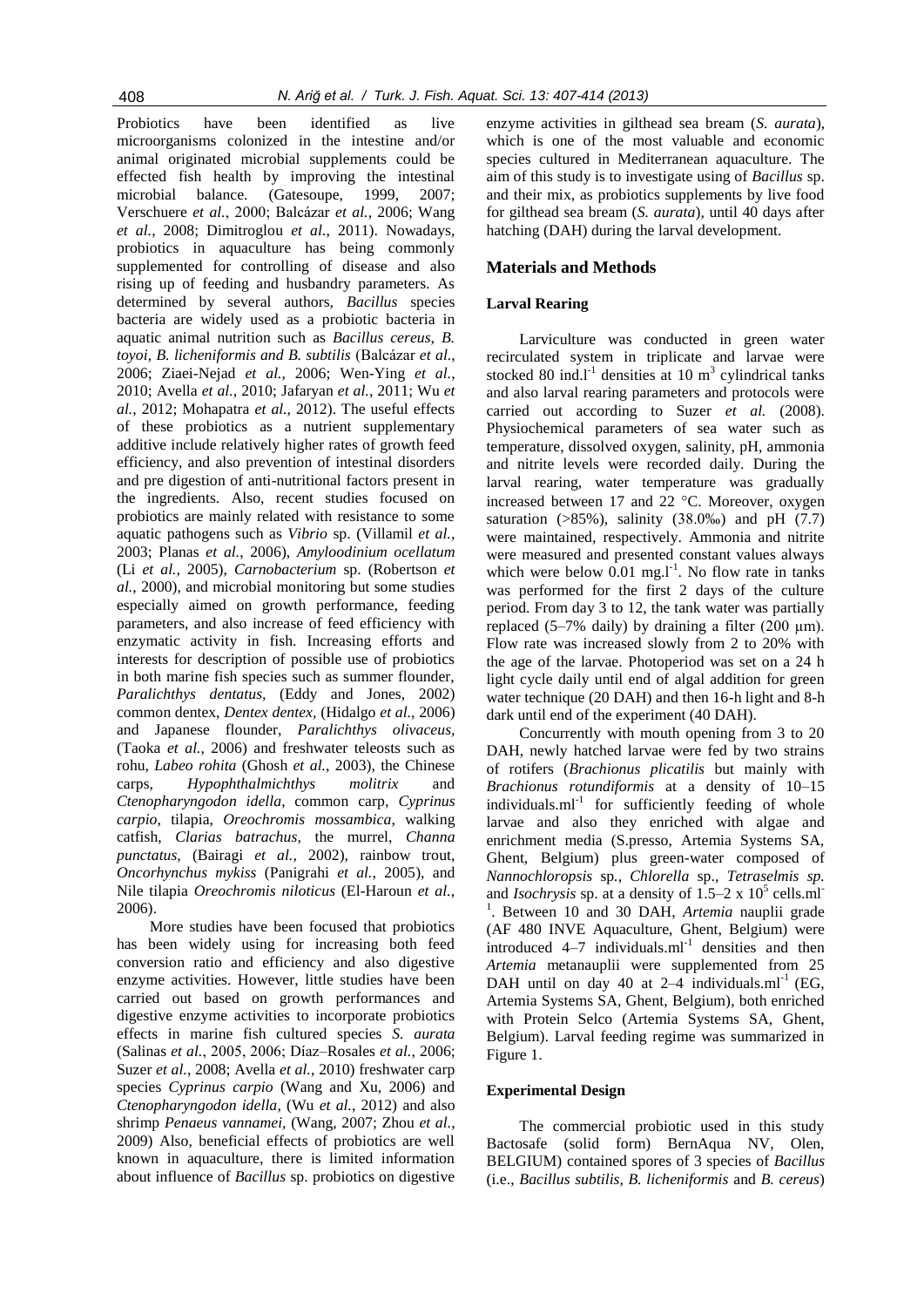

**Figure 1.** Growth of *S. aurata* larvae in weight up to day 40. Each mean±SD is a pool of 30 larvae (n=3).

and other bacteria *Pediococcus acidilactici.* Before administration of the probiotic, spores were rehydrated to vegetative bacteria according to manufacturer's instructions (10 ppm per  $m<sup>3</sup>$ ).

In Experiment 1, probiotics was added to both live food (rotifer) and directly larval tank until 20 DAH.

Experiment 2 was accepted as control group which had received no probiotic in either live food or tank's water.

#### **Sampling**

In order to measure of growth, larvae collected from each groups and each tanks by 7 days interval until 35 DAH and at the end of the experiment. (30 larvae/group). Specific growth rate was calculated by formulae SGR (specific growth rate)  $= 100$  (Ln FBW−Ln IBW)/Δt, with IBW, FBW: initial, final body weight of fish (mg), Δt: time interval (day). At the end of the experiment, survival of larvae was determined by counting larvae which were remained in the tanks.

#### **Dissection of the Digestive Tract**

In order to perform enzymatic analysis, groups of larvae in triplicate sampled from each tank 7 days interval in similar with above sampling. For each sampling time, total 100 larvae until 10 DAH, total 75 larvae until 20 DAH and total 50 larvae were sampled until 40 DAH. Samples were usually collected at the same hour (08:00) and depths (30-50 cm), before food distribution. Digestive tracts were used for enzymatic analysis in larvae and therefore, larvae were dissected on a glass maintained at 0 ºC for isolation of the gastrointestinal tract

#### **Enzymatic Assays**

Digestive tract samples were collected and

homogenised in 5 volumes v/w of ice-cold distilled water (pH 7.0). Extracts utilized for enzyme assays were obtained after homogenization of larvae (35 mg  $ml^{-1}$ ) in cold 50 mM Tris-HCl buffer, pH 7.5, followed by centrifugation (13.500x*g*; 30 min at 4 °C). Alkaline protease activity was measured using the method of Walter (1984) using casein as substrate (pH 9.0). Acid protease activity was determined using haemoglobin as the substrate in (pH 2.0) (Anson, 1938). Supernatant absorbance was detected at 280 nm. Enzymatic activities were expressed as specific activities (mU/mg protein<sup>-1</sup>). Protein was determined by the Bradford method (Bradford, 1976). All enzymatic analyses were measured weekly at intervals until 35 DAH and at the end of the experiment and also were analyzed by Jenway 6300 UV−Visible Spectrophotometer.

#### **Statistical Analysis**

All measurements were carried out in triplicate. Results are presented as mean  $\pm$  SD ( $n=30$  for larval growth; *n*=3 for enzymatic analysis). Levene test was used for determination of the variance homogeneity. Significant differences at survival data and also larval growth and enzymatic activity data among experimental groups were compared by Fisher's chisquare test and by one–way ANOVA, followed by Newman–Keul's multiple range test, respectively at 5% level of significance.

#### **Results**

#### **Larval Growth and Survival**

Larval growth of *S. aurata* determined in experimental groups until 40 DAH is presented in Figure 1. In experimental group, larvae exhibited their weight by a factor more than of 20−fold multiplied from 7 to 40 DAH. At the end of the experiment, the best results on total length development and weight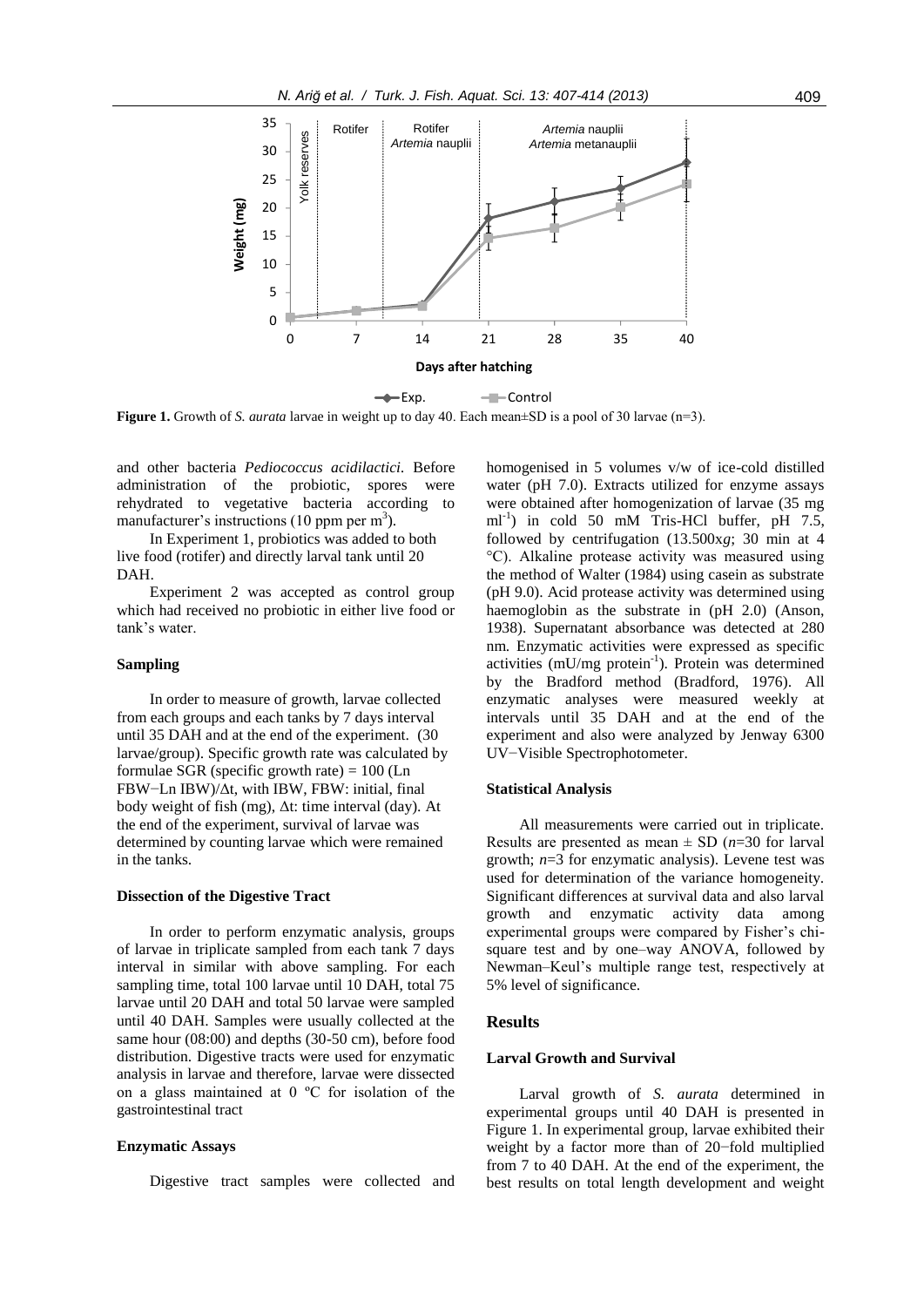were determined in Exp.1 probiotic given groups as  $21.17\pm1.8$  mm and  $28.12\pm4.2$  mg. Besides, these values were estimated as 17.03±1.2 mm and 24.28±3.1 mg for control group (Figure 1). There are no significant differences on weight and total length development in experimental and control group (P>0.05). Moreover, final survival rates as 16.7% and 8.2% and also specific growth rate were 7.8%.day-1 and  $7.1\%$ .day<sup>-1</sup> for experimental and control group, respectively. Growth performance and husbandry parameters in experimental group was not significantly higher than control group (P>0.05).

# **Enzyme Activity**

The specific activity of alkaline protease enzymes demonstrated exponentially increase more than 14-fold in experimental group to 28 DAH. After

this date, this activity slightly declined until end of experiment. The peak of specific activity of alkaline protease enzymes was measured on day 28 in experimental group as  $162.3 \pm 18.3$  mU/mg protein<sup>-1</sup> (Figure 2). There were significant differences between experimental and control group for alkaline protease enzyme activity  $(P<0.05)$ .

In contrast to alkaline protease activity, no specific activity of acid protease was measured until 28 DAH, but after this date acid protease activity slowly increased consecutively in all groups. Especially, sudden increases were determined after 35 DAH synchronously with decreases in alkaline protease activity and also weaning by microdiet. At the end of the experiment, no significant differences were found between groups (P>0.05). The highest acid protease activity was measured on day 40 in experimental group on day 40 as 11.6±2.1 U/mg



#### Days after hatching

**Figure 2.** Specific activities of alkaline protease during larval development of *S. aurata* up to day 40. Results are expressed as means $\pm$ SD (n=3).



**Figure 3.** Specific activities of acid protease during larval development of *S. aurata* up to day 40. Results are expressed as means $\pm$ SD (n=3).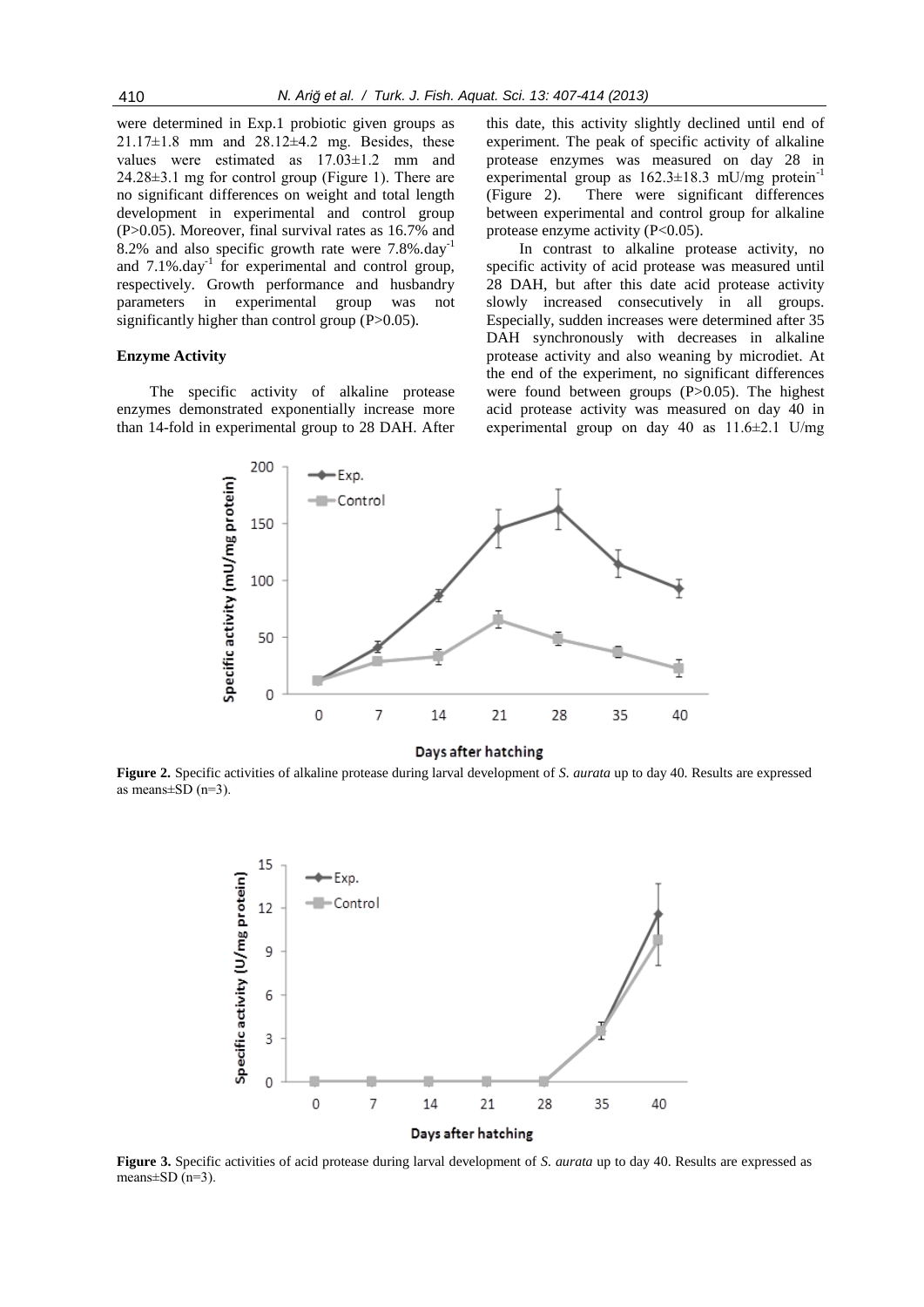protein<sup>-1</sup> (Figure 3).

# **Discussion**

Growth in all experimental groups was satisfactory but supplementation of probiotic presented slight increases in growth performance of larvae as compared to control. Moreover, similar higher profiles for SGR and survival date were recorded in experimental groups however, it is clearly determined that probiotic administration by rotifer promoted growth parameters of larvae. Also, obtained results from experimental group which probiotic was supplemented by rotifer and water presented that growth parameters were relatively higher compared to control because of the fact that administration of the probiotic significantly changed the proportion of *Bacillus* bacteria in the gut flora (Salinas *et al.*, 2005; Avella *et al.*, 2010). Similar findings were noted in Indian white shrimp, *Fenneropenaeus indicus,* (Ziaei-Nejad *et al.*, 2006), and shrimp *Penaeus vannamei,* (Wang, 2007). In these studies, it was reported that supplementation of probiotics by live food and/or extruded pellet food caused to significant increases in both growth performance and parameters in compared to basal diets and/or no probiotic administration. These findings were in agreement with freshwater species such as Nile tilapia, *Oreochromis niloticus* and carp, *Cyprinus carpio,* (Wang and Xu, 2006) and marine fish species such as red drum, *Sciaenops ocellatus,* (Li *et al.*, 2005) and Japanese flounder, *Paralichthys olivaceus,* juveniles (Taoka *et al.*, 2006).

In cultured species, it is well known that one of the main beneficial effects of probiotics is enhancement of nutritional conditions of host species which is accelerated of production of supplemental digestive enzymes, prevention of gastrointestinal obstacles and anti-nutritional factors present in the ingredients (Gatesoupe, 1999, 2007; Thompson *et al.*, 1999; Balcázar *et al.*, 2006). Concisely, after transition through the stomach, in order to maintain growth and promote of intestinal enzymes (amylase, protease and lipase) probiotics colonize in the intestine and utilize by a large number of carbohydrates (Gatesoupe, 1999; El-Haroun *et al.*, 2006). However in aquaculture, probiotics could be supplemented as both food supplement and additive to the culture environment (Ziaei-Nejad *et al.*, 2006; Suzer *et al.*, 2008; Avella *et al.*, 2010). In this study, *Bacillus* sp. probiotics were administered by live food (rotifer) and tank water, thus, it was clearly determined that probiotics colonized and worked effectively along the intestine and also accelerated larval growth, survival and especially digestive enzyme activities. Moreover, according to results, it is strongly presented that relatively better results for growth performance and enzymatic activity were obtained by rotifer supplementation due to colonization in live food guts and transition to larval fish gut by digestion process. It is well recorded that

all the probiotic-supplemented diet and/or addition of probiotics to diet caused to better growth, SGR and survival parameters by the same experimental design in some marine organisms such as shrimps *Penaeus vannamei* and *Fenneropenaeus indicus* (Ziaei-Nejad *et al.*, 2006; Wang, 2007). Also, similar results were reported by Ghosh *et al.* (2003) for Indian carp *Labeo rohita*, red drum, *Sciaenops ocellatus,* (Li *et al.*, 2005) and Japanese flounder, *Paralichthys olivaceus,* juveniles (Taoka *et al.*, 2006) common carp *C. carpio* (Wang and Xu, 2006). In addition to these beneficial effects, it is clearly estimated that supplementation of probiotics by live food and/or culture water presented relatively better parameters on immune responses and for decline of bacterial activity in some teleosts such as *S. aurata* (Salinas *et al.*, 2005; 2006; Díaz–Rosales *et al.*, 2006), *Paralichthys dentatus* (Eddy and Jones, 2002), *Scophthalmus maximus* (Planas *et al.*, 2006), and *Salmo salar* (Robertson *et al.*, 2000) and also bacterial loading of aquatic organisms and environments (Gatesoupe, 1999, 2007; Balcázar *et al.*, 2006; Wang *et al.*, 2008).

As described by several authors, *Bacillus* bacteria have been widely used as probiotics and also especially *B. subtilis*, a gram-positive non-pathogenic, spore-forming bacterium, it has been widely using for oral bacterial therapy, prophylaxis of gastrointestinal disorders, improving culture environmental quality and the promote the survival of cultured organisms (Irene *et al.*, 2005; Wang, 2007; Avella *et al.*, 2010; Wen-Ying *et al.*, 2010; Mohapatra *et al.*, 2012). In addition to these, particularly, *B. subtilis* is known to produce digestive proteases and other enzymes that enable it to contribute to the natural digestion activity of the cultured species and it can be a source of micro and macro-elements as feed (Verschuere *et al.* 2000; Ziaei-Nejad *et al.*, 2006; Jafaryan *et al.*, 2011). It is commonly known that the knowledge on level of activity of digestive enzymes could be used as a descriptive tool to estimate growth of the fish larvae, digestive capacity and food preferences, as well as their further survival rate for cultured species. Also, determination of digestive enzyme activities could be better for identifying nutritional capabilities of these organisms during early ontogeny under culture conditions (Ueberschaer, 1993; Kolkovski, 2001; Zambonino Infante and Cahu, 2001; Suzer *et al.*, 2008). In this study, *Bacillus* administration as probiotics is caused to significant increases in the specific activity of alkaline protease which is effectively works in alkaline pH ranges in gut of digestive tract of larvae. It is thought that this phenomenon could be related with gut colonization of *Bacillus* sp. which is caused to enhanced digestion and absorption of food, which in turn contributed to the accelerated survival and growth in *S. aurata* larvae. The promoted growth performance of larvae could be originated from improved digestive enzyme activities induced by the probiotics along the intestine. During the early ontogeny of Sparids,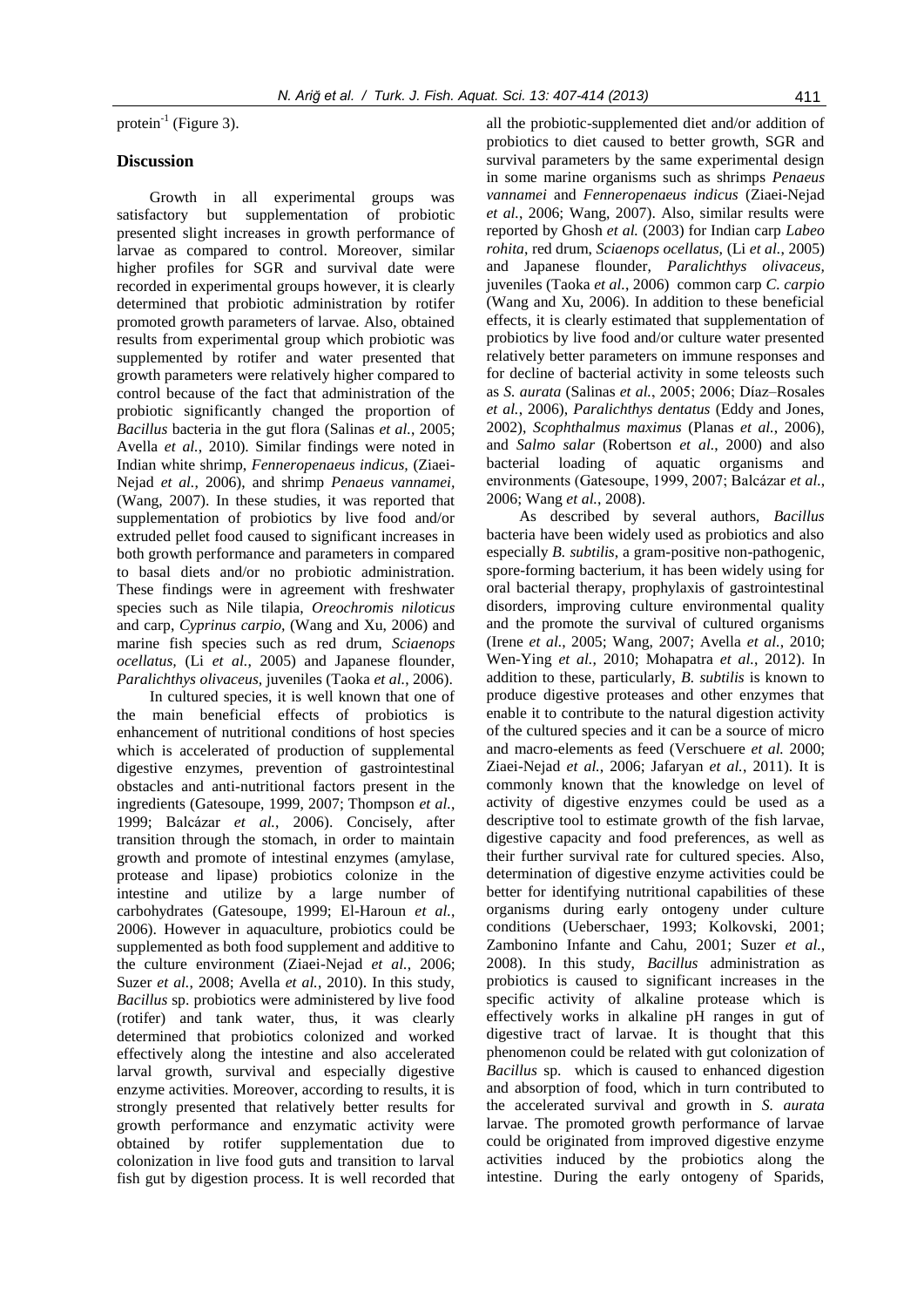digestive system where the probiotics could be worked effectively and because gram-positive bacteria especially members of the genus *Bacillus*  could be secreted a wide range of exoenzymes (Ziaei-Nejad *et al.*, 2006; Avella *et al.*, 2010; Wu *et al.*, 2012; Mohapatra *et al.*, 2012). Furthermore, it is clearly determined that the administration methods strongly affected the success of gut colonization of the probiotics. In this study, administration of *Bacillus* probiotics to *S. aurata* larvae presented relatively better increased specific activities of alkaline protease in the larval gastrointestinal tract. Therefore, although *Bacillus* sp. supplementation significantly affected alkaline protease activity along the intestine, no significant differences were determined for acid protease activity. For this reason, specific activity of alkaline protease in experimental group was enhanced by probiotics supplementation. Similar findings are well noted by Avella *et al.* (2010) administered the mixture, composed of four *B. subtilis*, *B. strains*, *B. licheniformis*, and *B. pumilus* was provided via rotifers and *Artemia* nauplii and added to the water or supplied exclusively via live prey in sea bream larviculture. They noted that the *Bacillus* sp. mixture significantly increased growth in terms of growth parameters, feeding efficiency and metabolism at larval and juvenile stages of *S. aurata* (Avella *et al.*, 2010). In our previous study, we supplemented *Lactobacillus* spp*.*, probiotics under similar experimental conditions in larvae of *S. aurata* until 35 DAH, significant increases were found in both growth performance and digestive enzyme activities in larvae which probiotics had been supplemented by live food (rotifer and *Artemia*) and live food with water (Suzer *et al.*, 2008). On the other hand, in order to establish successfully gut colonization, gastrointestinal pH could be stated in alkaline ranges between 8.0 and 10.0. This phenomenon is evidenced in this study that probiotic supplementation did not affect acid protease activity due to acidic pH ranges (1.5-2.0) after formation of functional stomach on day 38 in sea bream larvae (Suzer *et al.*, 2007). Additionally, the mixture, composed of three probiotic bacteria *Bacillus* sp., *Lactobacillus* sp. *and Saccharomyces cerevisiae* were provided by iso-nitrogenous and iso-caloric diets in rohu (*Labeo rohita*) fingerlings. It is reported that the fish fed combination of three probiotics at equal proportion presented significantly higher growth, protein efficiency ratio, nutrient retention and digestive enzyme activities over other treatment groups (Mohapatra *et al.*, 2012). These results are parallel with this study. Furthermore, similar results were recorded in grass carp, *Ctenopharyngodon idella*, juveniles and *B. subtilis* was provided as probiotic in different concentrations. Although, there were no significant differences in both growth parameters and feed conversion ratio as similar as in this study, it is interestingly recorded that digestive enzyme activities did not increase after long-term feeding with *B. subtilis* (56 days), but was still higher

than that of control fish (Wu *et al.*, 2012). It is thought that it could be related with not efficiently colonization of *B. subtilis* in fish gut during the experiments. Also, the other reason might be evaluated that it is better to supplement not only one probiant but also mixtures of *Bacillus* spores (more than 3 species) by the diet. It is clearly thought that supplementation of probiotics effectively improve the digestive process in larvae of *S. aurata* by relatively increase on beneficial microorganisms and their microbial enzyme activity, establishment of microbial balance and enhance on the digestibility and absorption of food and feed utilization along the intestine.

In conclusion, this is the first study to examine the supplementation of *Bacillus* sp. probiotics and also its effects on husbandry parameters and digestive enzyme activities in *S. aurata* larvae. It is clearly estimated that administration of probiotic by live food (rotifer), could be resulted in relatively higher growth parameters, feed efficiency and also significant improvement in digestive alkaline protease activity. Further studies should be conducted on effects of *Bacillus* spp. as probiotic supplementation by both live food and/or in water on specific immune response, disease resistance and other biochemical parameters in cultured fish species.

## **Acknowledgments**

This study was funded by Ege University, Scientific Research Project, 11–SUF–014. The authors extend their gratitude to the staff of the Kılıç Sea Products Inc., Ören hatchery, Milas, MUĞLA, TURKEY, where the experiments were conducted for their invaluable technical assistance during the experiments. Also, the authors gratefully acknowledge Nektar Yem Corp. for the kind supply of probiotics.

# **References**

- Anson, M.L. 1938. The estimation of pepsin, trypsin, papain and cathepsin with hemoglobin. Journal of General Physiology, 22: 79–89.
- Avella, M.A., Gioacchini, G., Decamp, O., Makridis, P., Bracciatelli, C. and Carnevali, O. 2010. Application of multi–species of *Bacillus* in sea bream larviculture. Aquaculture, 305: 12–19. doi: 10.1016/j.aquaculture.2010.03.029,
- Bairagi, A., Ghosh, K.S., Sen, S.K., Ray, A.K. 2002. Enzyme producing bacterial flora isolated from fish digestive tracts. Aquaculture International, 10: 109– 121. doi: 10.1023/A:1021355406412
- Balcázar, J.L., Blas, I., Ruiz-Zarzuela, I., Cunningham, D., Vendrell, D., Múzquiz, J.L. 2006. The role of probiotics in aquaculture. Veterinary Microbiology, 114: 173–186. doi: 10.1016/j.vetmic.2006.01.009
- Bradford M.M. 1976. A rapid sensitive method for the quantification of microgram quantities of protein utilizing the principle of protein–dye binding. Anal.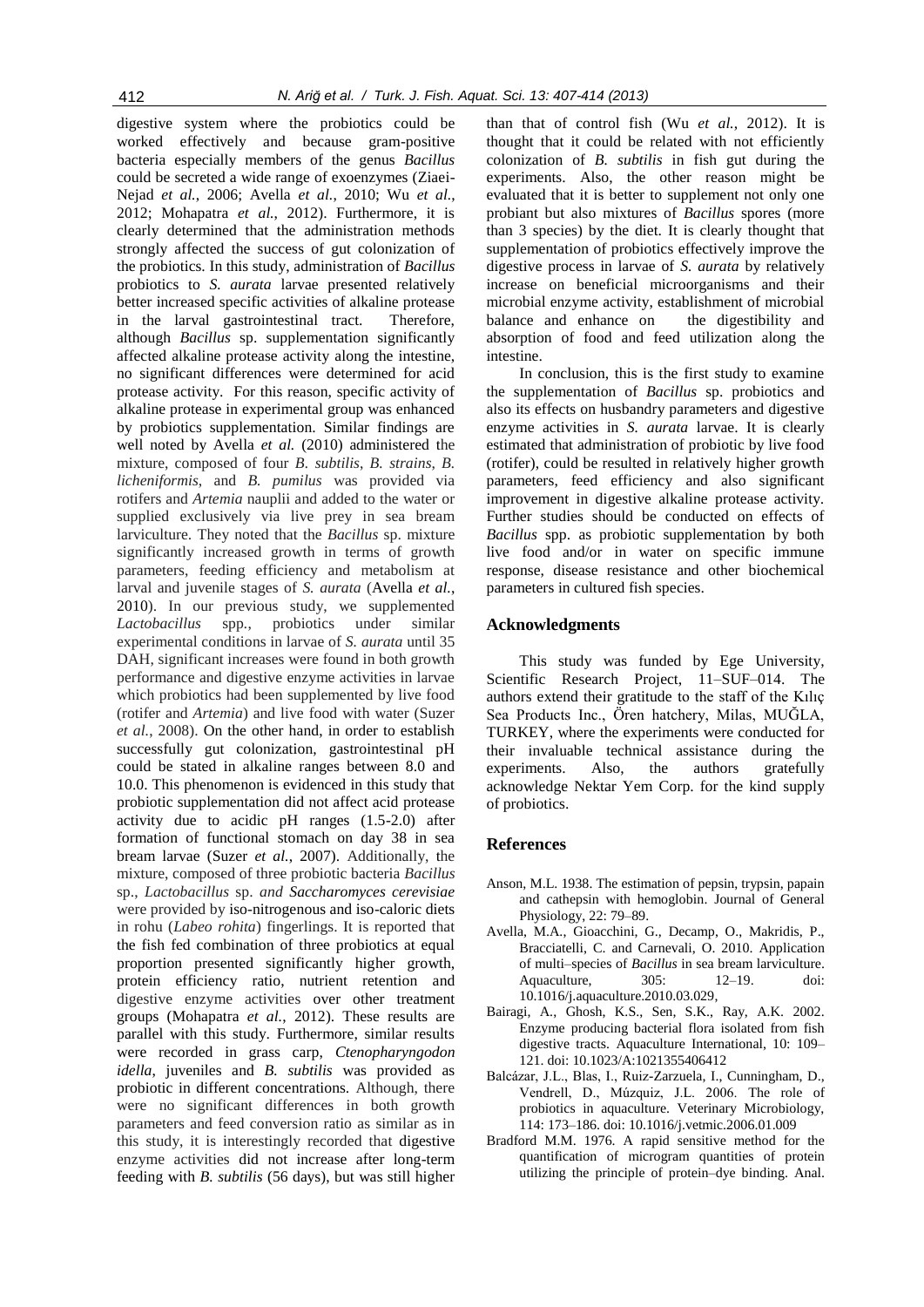Biochem., 72: 248–254.

- Díaz–Rosales, P., Salinas, I., Rodríguez, A., Cuesta, A., Chabrillón, M., Balebona, M.C., Morinigo, M.Á., Esteban, M.Á. and Meseguer, J. 2006. Gilthead seabream (*Sparus aurata,* L.) innate immune response after dietary administration of heat–inactivated potential probiotics. Fish and Shellfish Immunology, 20: 482–492. doi: 10.1016/j.fsi.2005.06.007
- Dimitroglou, A., Merrifield, D.L., Carnevali, O., Picchietti, S., Avella, M., Daniels, C., Guroy, D., Davies, S.J., 2011. Microbial manipulations to improve fish health and production–A Mediterranean perspective. Fish and Shellfish Immunology, 30: 1–16. doi: 10.1016/j.fsi.2010.08.009
- Eddy, S.D. and Jones, S.H. 2002. Microbiology of summer flounder *Paralichthys dentatus* fingerling production at a marine fish hatchery. Aquaculture, 211: 9–28. doi: 10.1016/S0044-8486(01)00882-1
- El–Haroun, E.R., Goda, A–S, A.M., Chowdury, M.A.K. 2006. Effect of dietary probiotic Biogen® supplementation as a growth promoter on growth performance and feed utilization of Nile tilapia *Oreochromis niloticus* (L.). Aquaculture Research, 37: 1473–1480. doi: 10.1111/j.1365- 2109.2006.01584.x
- Gatesoupe, F.J. 1999. The use of probiotics in aquaculture. Aquaculture, 180: 147–165. doi: 10.1016/S0044- 8486(99)00187-8
- Gatesoupe, F.J. 2007. Live yeasts in the gut: Natural occurrence, dietary introduction, and their effects on fish health and development. Aquaculture, 267: 20– 30. doi: 10.1016/j.aquaculture.2007.01.005
- Ghosh, K., Sen, S.K., Ray, A.K. 2003. Supplementation of an isolated fish gut bacterium, *Bacillus circulans*, in formulated diets for rohu, *Labeo rohita*, fingerlings. Israeli J. Aquacult.–Bamidgeh, 55: 13–21.
- Hidalgo, M.C., Skalli, A., Abellán, E., Arizcun, M. and Cardenete, G. 2006. Dietary intake of probiotics and maslinic acid in juvenile dentex (*Dentex dentex* L.): effects on growth performance, survival and liver proteolytic activities. Aquaculture Nutrition, 12: 256– 266. doi: 10.1111/j.1365-2095.2006.00408.x
- Irene, S., Alberto, C., Ángeles, M.E. and José, M. 2005. Dietary administration of *Lactobacillus delbrüeckii* and *Bacillus subtilis*, used alone or combined, on cellular innate immune responses. Fish and Shellfish Immunology, 19: 67–77. doi: 10.1016/j.fsi.2004.11.007
- Jafaryan, H., Taati, M.M., Jafarzadeh, M., 2011. The enhancement of growth parameters in common carp (*Cyprinus carpio*) larvae using probiotic in rearing tanks and feeding by various *Artemia nauplii.* AACL Bioflux, 4: 511–518.
- Kolkovski S. 2001. Digestive enzymes in fish larvae and juveniles–implications and application to formulated diets. Aquaculture, 200: 181–201. doi: 10.1016/S0044-8486(01)00700-1
- Li, P., Burr, G.S., Goff, J., Whiteman, K.W., Davis, K.B., Vega, R.R., Neill, W.H. and Gatlin III, D.M. 2005. A preliminary study on the effects of dietary supplementation of brewers yeast and nucleotides, singularly or in combination, on juvenile red drum (*Sciaenops ocellatus*). Aquaculture Research, 36: 1120–1127. doi: 10.1111/j.1365-2109.2005.01333.x
- Mohapatra, S., Chakraborty, T., Prusty, A.K., Das, P., Paniprasad, K. and Mohanta, K.N. 2012. Use of different microbial probiotics in the diet of rohu,

*Labeo rohita* fingerlings: effects on growth, nutrient digestibility and retention, digestive enzyme activities and intestinal microflora. Aquaculture Nutrition, 18: 1–11. doi: 10.1111/j.1365-2095.2011.00866.x

- Panigrahi, A., Kiron, V., Puangkaew, J., Kobayashi, T., Satoh, S. and Sugita, H. 2005. The viability of probiotic bacteria as a factor influencing the immune response in rainbow trout *Onchorhynchus mykiss*. Aquaculture, 243: 241–254. doi: 10.1016/j.aquaculture.2004.09.032
- Planas, M., Pérez-Lorenzo, M., Hjelm, M., Gram, L., Fiksdal, I.,U., Bergh, Ø. and Pintado, J. 2006. Probiotic effect in vivo of *Rosebacter* strain 27-4 against *Vibrio (Listonella) anguillarum* infections in turbot (*Scophthalmus maximus* L.) larvae. Aquaculture, 255: 323–333. doi: 10.1016/j.aquaculture.2005.11.039
- Robertson, P.A.W., O'Dowd, C., Burrels, C., Williams, P. and Austin, B. 2000. Use of *Carnobacterium* sp. as a probiotic for Atlantic salmon (*Salmo salar* L.) and rainbow trout (*Oncorhynchus mykiss,* Walbaum). Aquaculture, 185 : 235–243. doi: 10.1016/S0044- 8486(99)00349-X
- Salinas, I., Cuesta, A., Ángeles Esteban, M., Meseguer, J. 2005. Dietary administration of *Lactobacillus delbrüeckii* and *Bacillus subtilis*, single or combined, on gilthead seabream cellular innate immune responses. Fish and Shellfish Immunology, 19: 67–77. doi: 10.1016/j.fsi.2004.11.007
- Salinas, I., Díaz-Rosales, P., Cuesta, A., Meseguer, J., Chabrillón, M., Morinigo, M. Á. and Ángeles Esteban, M., 2006. Effect of heat-inactivated fish and non-fish derived probiotics on the innate immune parameters of a teleost fish (*Sparus aurata* L.). Veterinary Immunology and Immunopathology 111, 279–286. doi: 10.1016/j.vetimm.2006.01.020
- Suzer, C., Çoban D., Kamacı, H.O., Aytepe, B., Saka, Ş., Fırat, K., 2007. Variations of digestive enzyme activities in gilthead Sea bream larvae (*Sparus aurata* L., 1758) during the weaning stage. E.U. Journal of Fisheries and Aquatic Sciences, 24: 253–259.
- Suzer, C., Çoban, D., Kamacı, H.O., Saka, S., Fırat, K., Otgucuoğlu, Ö. and Küçüksarı, H., 2008. *Lactobacillus* spp. bacteria as probiotics in gilthead sea bream (*Sparus aurata*, L.) larvae: effects on growth performance and digestive enzyme activities. Aquaculture, 280: 140–145. doi: 10.1016/j.aquaculture.2008.04.020
- Taoka, Y., Maeda, H., Jo, J.Y., Jeon, M.J., Bai, S.C., Lee, W.J., Yuge, K. and Koshio, S. 2006. Growth, stress tolerance and non-specific immune response of Japanese flounder *Paralichthys olivaceus* to probiotics in a closed recirculating system. Fisheries Science, 72: 310–321. doi: 10.1111/j.1444-2906.2006.01152.x
- Thompson, F.L., Abreu, P.C., Cavalli, R. 1999. The use of microorganisms as food source for *Penaeus paulensis* larvae. Aquaculture, 174: 139– 153. doi: 10.1016/S0044-8486(98)00511-0
- Ueberschär, B., 1993. Measurement of proteolytic enzyme activity: significance and application in larval fish research. In: B.T. Walther, H.J. Fhyn (Eds.), Physiological and biochemical aspects of fish development. University of Bergen, Norway.
- Verschuere, L., Rombaut, G., Sorgeloos, P. and Verstraete, W. 2000. Probiotics bacteria as biological control agents in aquaculture. Microbiol. Mol. Biol. Rev., 64: 655–671.